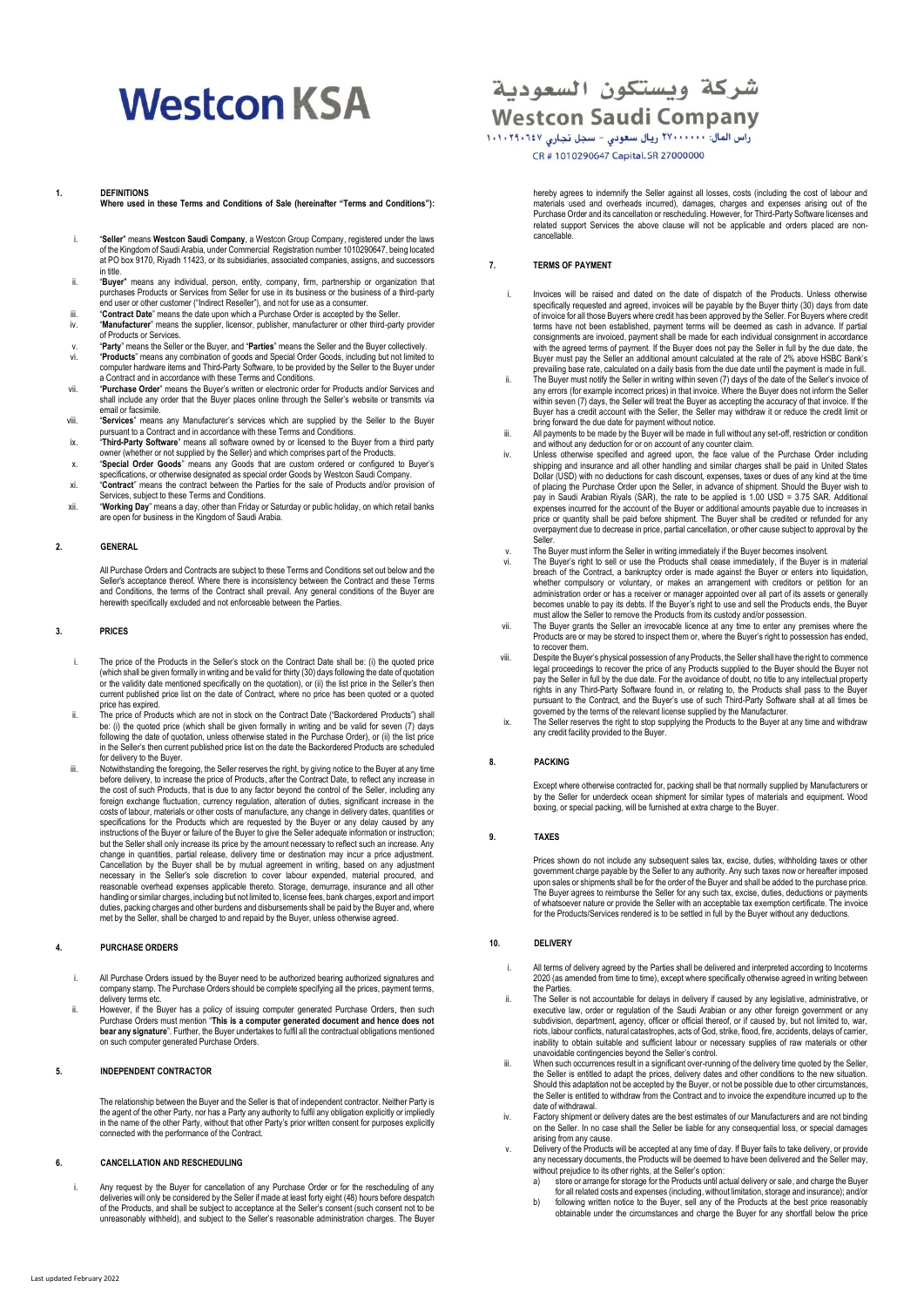# **Westcon KSA**

under the Contract. From the time of the delivery of the Products, the Products shall be at the

risk of the Buyer who shall be solely responsible for their custody and maintenance. vi. The Buyer must inspect the Products on delivery. If any Products are damaged (or not delivered), the Buyer must notify the Seller within five (5) Working Days of delivery (or the expected delivery time). If proof of delivery is required, this must be requested within fourteen (14) days of the date of the invoice.

#### **11. LABOUR CHARGES**

The Seller shall not be held liable for any labour charges other than those agreed upon in advance between the Manufacturer and the Buyer of the Products covered in this quotation.

#### **12. SHIPMENT**

The Seller will, when specifically requested and upon full compensation for all expenses incurred, including storage, demurrage, handling charges and brokerage, undertake to arrange for the Buyer's account, for ocean or air shipment, insurance, shipping declarations, etc.

#### **13. INSURANCE OF SHIPMENTS**

- i. For all Ex-Warehouse Shipments (Ex-Jebel Ali/Ex-Dubai/Ex-Riyadh/ Ex-Bahrain etc.) the risk in the Products passes to the Buyer on handing over the Products by the Seller or its agent to the Buyer or its appointed agent. Insurance coverage will be the responsibility of the Buyer. This is also true in cases where the Seller, at the request of the Buyer, agrees to transport the Products to the customer's/end user's destination. In such cases, the Buyer is responsible for insuring the Products. ii. For Delivery Duty Paid ("DDP") Shipments, the risk in the Products passes to the Buyer on handing over the Products by the Seller or its agent to the Buyer or its appointed agent to the Buyer's
- warehouse. The insurance coverage will be the responsibility of the Buyer.

#### **14. RETENTION OF TITLE**

- i. Whilst risk in the Products shall pass as soon as they have left the Seller's warehouse, title shall remain with the Seller until the Seller has received payment in full for all Products supplied to the Buyer.
- ii. In the event of payment not being made in time in accordance with these Terms and Conditions, the Seller is entitled, without giving notice of default and without the intervention of a court of law, immediately to repossess the Products which are the Seller's property and to enter the buildings and/or sites where the Products are situated.

#### **15. BUYER'S REQUIREMENTS**

Products included in a quotation are based on the Seller's interpretation of a Purchase Order, which are subject to verification by the Buyer or its representative. The Buyer shall be solely responsible for the accuracy of any Purchase Order submitted to the Seller and the Seller shall not be liable for Products not conforming to the Buyer's requirements or additional costs, if such are due to the fact that the information submitted to the Seller by the Buyer did not correspond to the actual circumstances or was incomplete.

#### **16. RETURNS**

- i. The Seller reserves the right to levy a reasonable administration charge in respect of Product returns where no defects in materials or workmanship are found.
- ii. Returns are subject to the following : (a) prior authority having been obtained from the Seller, which<br>Will be given at the Seller's sole discretion ; (b) the request for a return must be made via a Customer<br>Return Aut and the Products in question must be returned within five (5) days of the authority to return; (c) The<br>Seller's stock rotation privideges with the Manufacturer; (d) the Products must be properly packed<br>(original packaging)

#### **17. DEFECTIVE RETURNS**

- i. Products are accompanied by the Manufacturer's warranty. The Manufacturer reserves the right to change the warranty and service procedures set forth in such warranty or otherwise for Products not yet sold by the Buyer at any time without liability to the Buyer or to any other person by reason of
- any such change. ii. The Buyer shall advise the Seller of any defect in Products delivered hereunder within twenty one (21) days of the invoice date and, without deduction or offset, upon obtaining prior authorization of the Seller, the Buyer may return Products found to be defective for replacement. The Seller reserves the right to require the Buyer to return defective Products directly to the Manufacturer for replacement in accordance with the Manufacturer's policy for Product return.
- iii. The Buyer must pay return freight to either the Seller's warehouse or the Manufacturer's premises. The return freight will be borne by the Seller or the Manufacturer. All returns must be sent only on receipt of a Return Material Authorisation ("RMA") number and be returned in a) original packaging, b) re-saleable condition, complete and unused. Defective and Dead on Arrival ("DOA") returns are to be tested and Products found not to be defective will be returned to the Buyer and charged freight for both inbound and outbound transit. Credit memos will be issued for defective returns.
- The Buyer shall bear the risk of loss or damage during transit and shall insure the same accordingly. The Manufacturer shall not be obligated to repair or replace Products rendered defective in whole or in part, by causes external to the Products, such as, but not limited to, in-transit damage, catastrophe, power failure or transients, over voltage on interface, environmental extremes, improper use, maintenance and application of Products, or use of unauthorized parts. The Buyer is expected to insure or bear the losses due to above reasons**.**

#### **18. WARRANTIES**

i The Buver understands that the Seller is not the Manufacturer of the Products. Accordingly, all Products are sold subject to the express warranty terms, if any, specified by the original Manufacturer of the Products.

### شركة ويستكون السعودية **Westcon Saudi Company**

راس المال: ٢٧٠٠٠٠٠٠ ريال سعودي – سجل تجاري ١٠١٠٢٩٠٦٤٧ CR #1010290647 Capital. SR 27000000

- ii. The Buyer will ensure that any documentation including but not limited to express warranty terms provided with the Products, including any benefits related thereto, are passed on to its customers from the original Manufacturer of the Products. Any Third-Party Software supplied to the Buyer pursuant to a Contract is supplied subject to the provisions of the Manufacturer's licensing terms. Any warranty can be furnished to the Buyer upon written request to the Seller.
- iii. The Buyer may not make or pass on, and shall take all measures necessary to ensure that neither it nor any of its agents or employees shall make or pass on, any warranty or representation relating to a Product on behalf of the Seller or the Manufacturer to its customers.

#### **19. BUYER'S REMEDIES**

The Buyer's remedies for any defects in the Products covered by the Seller's quotation are limited to the express terms of the Manufacturer's warranty and are subject to any exclusions and limitations contained in Manufacturer's terms and conditions to the Seller including, without limitation, the time within warranty claims must be made and as to the amount or nature of damages which may be claimed. A copy of such terms and conditions will be furnished upon written request. IN ANY EVENT, THE SELLER SHALL NOT BE LIABLE FOR CLAIMS FOR CONSEQUENTIAL OR SPECIAL DAMAGES OR FOR ANY EXPENSES INCURRED BY REASON OF THE USE, SALE, FABRICATION, REMOVING, RETURNING OR REPLACING OF THE PRODUCTS COVERED BY THE SELLER'S QUOTATION WHICH ARE FOUND TO BE DEFECTIVE. In addition, claims for shortages, other than loss in transit, must be made in writing not more than five (5) days after receipt of shipment. Failure to deliver such notice in writing in due time to the Seller shall be deemed to be a waiver of all claims for such shortages. Finally, no Product may be returned to the Seller without the written consent of the Seller and all Products that are returned must have consigned insurance and carriage prepaid and be packed in their original packing.

#### **21. MODIFICATION OF CONTRACT**

No terms and conditions other than those stated herein, and no agreement or understanding, oral or written, in any way purporting to modify these Terms and Conditions, whether contained in Buyer's purchase or shipping release forms or elsewhere, shall be binding on the Seller hereinafter, unless made in writing and signed by its authorised representative.

#### **22. DOCUMENTATION/SPECIFICATION**

- i. Mention of a Product or Services in any catalogue or price list does not necessarily imply that the Product and Services are available for sale and the Seller reserves the right at all times to discontinue of the sale of any Product or Services.
- ii. Unless otherwise specifically stated, specification of the Products shall be the Seller's standard specification for the country concerned in force at the time of the Purchase Order. The Seller reserves the right to make any alterations in the specifications or design of any Product. It also reserves the right to deliver Products meeting the altered specification or design in fulfilment of any reserves the right to deliver Products meeting the altered specification or design in fulfilment of any Purchase Order for Products of a previous specification or design, provided the altered Products are not materially different from and are designed for the same purpose as the ordered Products.

#### **23. LIMITATION OF LIABILITY**

The Seller's liability for any direct loss or damage arising out of these Terms and Conditions and any<br>Contract shall be limited to and shall under no circumstances exceed the price paid by the Buyer for<br>the Products givin Terms and Conditions or any Contract, if the Seller has not received payment of the total invoice price of the Products giving rise to the claim.

#### **24. COMPLIANCE WITH EXPORT CONTROL**

- i. The Buyer acknowledges that the Products and Services purchased from the Seller may be subject to export control laws and regulations of the United States of America, including but not limited to the Export Administration Regulations ("EAR"), and sanctions regimes of the US Department of Treasury, Office of Foreign Assets Controls. The Buyer agrees to comply with these laws and regulations.
- ii. The Buyer undertakes not to export, re-export, or transfer any Products received from the Seller,<br>either directly or indirectly without the U.S. government's authorization:<br>a) to any country subject to a US trade embar
	-
	- Syria) or to any resident or national of any such country; or<br>to any person or entity listed on the "Entity List" or "Denied Persons List" maintained by the<br>US Department of Commerce, or the list of "Specifically Designate production, or use of nuclear materials or facilities, or nuclear weapons; ii) the design, development, production, or use of missiles or support of missiles projects; and iii) the design, development, production, or use of chemical or biological weapons;
- iii. The Buyer agrees not to sell transfer, or re-export the Products to, or for government end users other than those of, or in: Austria, Australia, Belgium, Canada, Czech Republic, Cyprus, Denmark, Estonia, Finland, France,
	- Germany, Greece, Hungary, Ireland, Italy, Japan, Latvia, Lithuania, Luxembourg, Malta, Netherlands, New Zealand, Norway, Poland, Portugal, Slovakia, Slovenia, Spain, Sweden, Switzerland, United Kingdom, United States of America without prior authorization from the Seller's local and US government.
- iv. The Buyer agrees not to supply encryption network services (e.g. running a virtual private network)<br>using restricted products, to government end-users other than those of, or in:<br>Austria, Australia, Belgium, Canada, Cz Netherlands, New Zealand, Norway, Poland, Portugal, Slovakia, Slovenia, Spain, Sweden, Switzerland, United Kingdom, United States without prior authorization from the Seller's local and US government.
- The Buyer agrees to notify the current and subsequent consignees and end users of the foregoing conditions.
- vi. The Products are subject to applicable national or International Export Control Regulations. Authorization may be required due to the end user and/or end use of the Products.